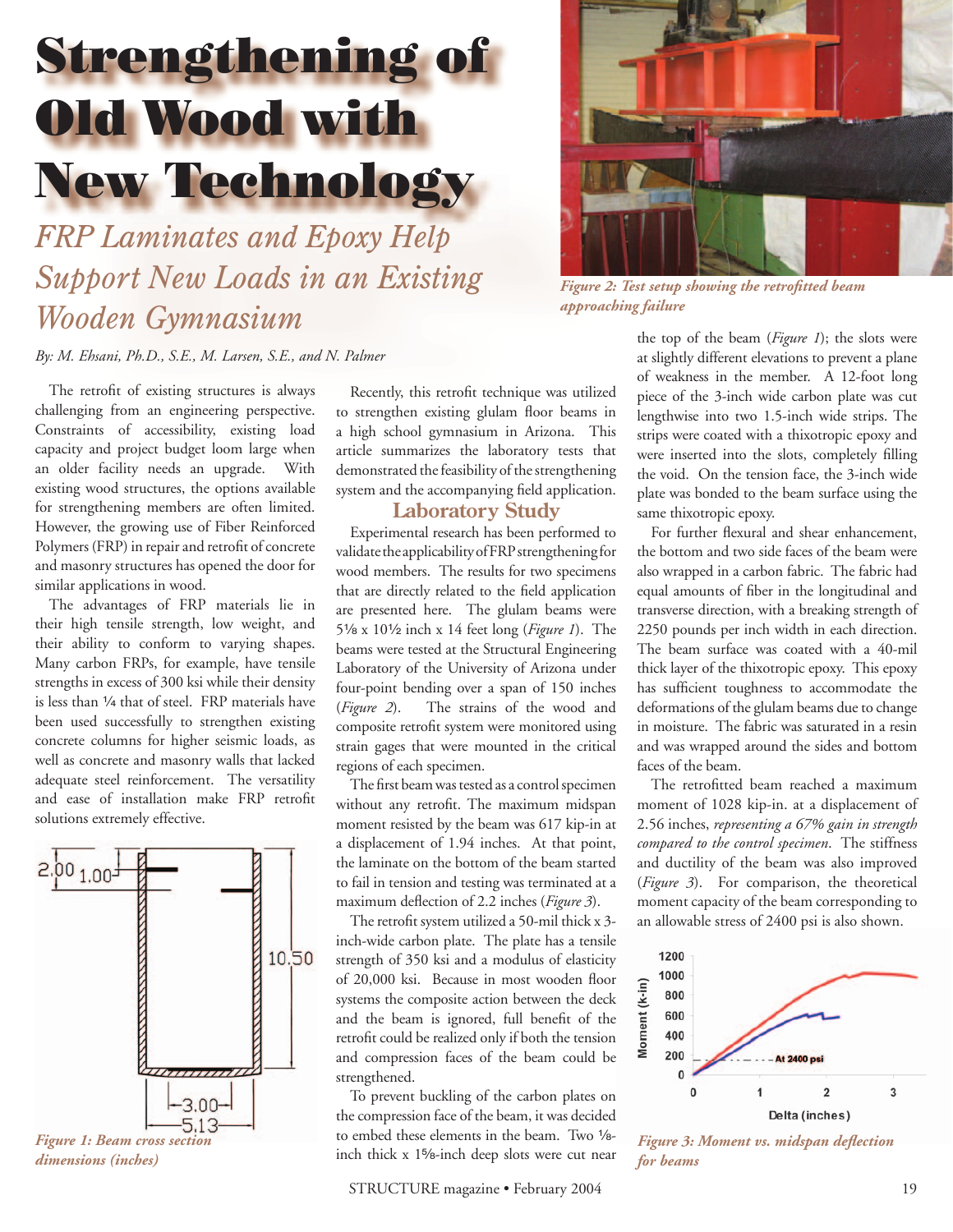

*Figure 4: Installation of carbon plat near the top and on the tension faces of the beam*

## **Using FRP in a 1960s Gymnasium Building**

The high school gymnasium for the Coolidge School District is a two-story, round structure with a dome roof. The building was originally built in the 1960s and consisted of curved masonry bearing walls with a wooden dome roof in a lattice framework.

The gym floor was located at grade in the center of the building, and was flanked by an elevated mezzanine at one courtside and a two-story space with locker rooms at the other. The school district wished to open up the courtside spaces to create elevated mezzanines with bleachers. This would allow the district to move all public seating off of the gym floor, and provide spectators with a great viewing area overlooking the games.

The existing second floor framing consisted of 3x6 nominal wood decking over glulam beams spaced at approximately 10'-0" on center. Once the design process began, it was determined that the existing second floor was not capable of supporting the design live load for the new assembly space with bleachers and spectators. Calculations showed that the moment capacity of many of the floor beams would need to be increased by 30 to 40 percent in order to support the new loads. Shear capacities were closer to the new demand levels, but still inadequate in some instances.

In order to provide the school district with the desired improvements, a creative solution to strengthening the floor was needed. The addition of columns in the space below would have severely reduced the functionality of the first floor area. Strengthening solutions involving additional glulam beams appeared to be costly, and difficult to install. Fiber composite plates and fabrics were suggested by Paragon Structural Design as a possible strengthening method. After a thorough review by the architect, owner, engineer, contractor and the FRP supplier, it was determined that a fiber composite system could be used to strengthen the floor beams in a very economical manner, with little disruption to the space below. This system effectively made the project viable under the budget constraints, and provided the owner with the upgraded space that was needed.

Design calculations were performed by both the Structural Engineer and the FRP Supplier/Engineer in order to determine the strength increase that could be expected with the retrofit system. These calculations were validated by the results of the laboratory study on similar size members. Carbon plates epoxied to the top and bottom of the wood beam provide the additional tension and compression elements required to increase the moment capacity of the retrofitted beams. Carbon fabric wrapped around the beams provides anchoring for the carbon plates, additional confinement for the laminates, and increases the shear capacity of the existing beams. Design considerations such as fire resistance and service deflections were reviewed closely.

The construction procedure followed the parameters described in the Laboratory Study. The floor beams were easily accessible, since they were exposed in much of the first floor space. Due to the presence of the existing wooden floor, the top surface of the glulam beams was not accessible. A horizontal groove about 1/8-inch wide was cut along the span on each face near the top of the beam. The surface of the beam was mechanically prepared with a sander. The beam surface and the saw-cut grooves were then cleaned using high pressure air. The 1.5-inch wide strips of carbon plate were coated on both surfaces with the thixotropic epoxy and pushed into the grooves. The epoxy and plate fit tightly in the groove, which allowed



*Figure 5: Saturated carbon fabric being applied to the beam surface*